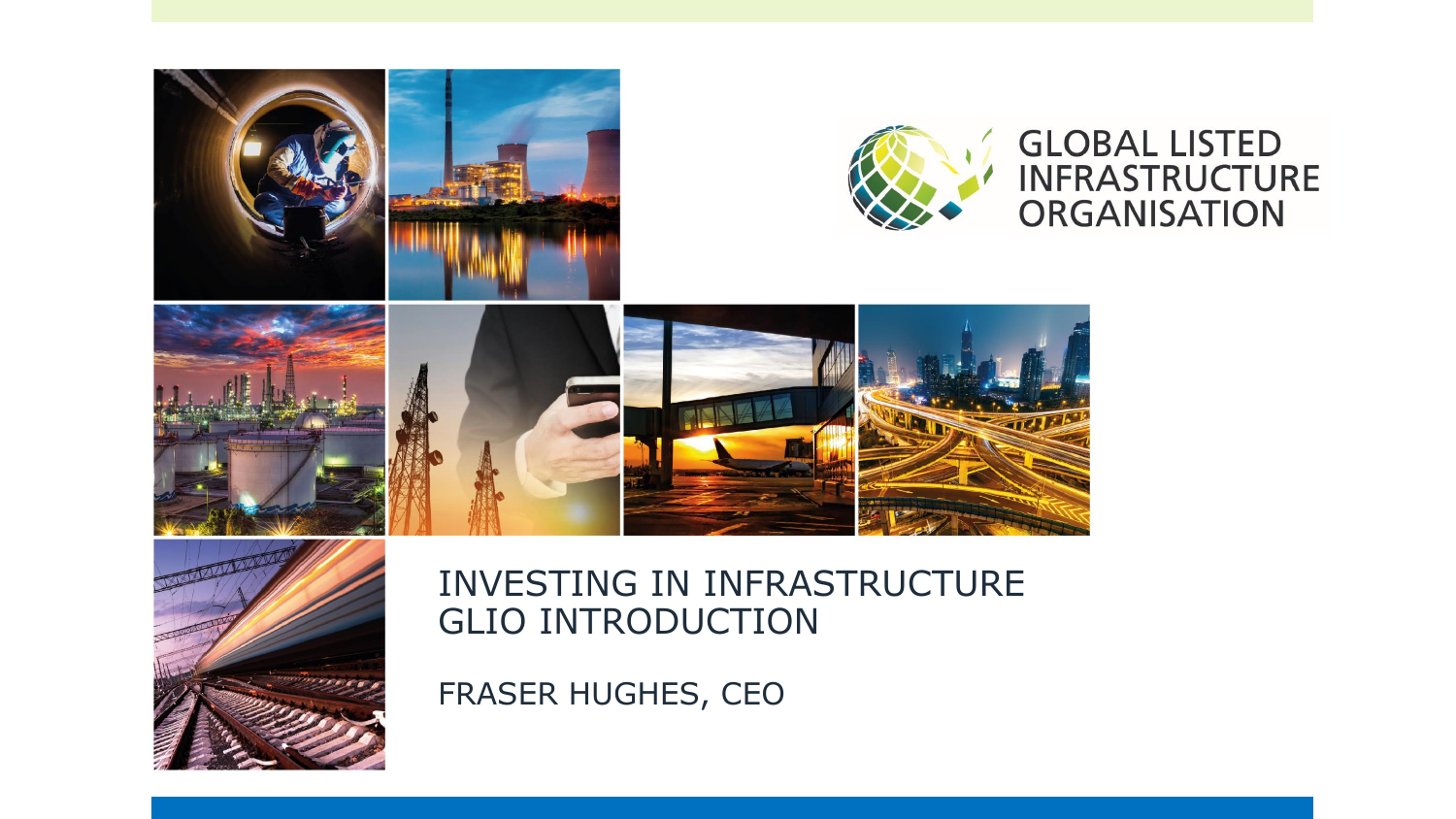# GLIO KEY PRIORITIES



- Established July 2016 to represent the 'core' US\$2 Trn industry
	- Corporates, Investment Managers, plus Consultants & Advisors
- Establish a consensus definition of infrastructure
	- GLIO Coverage 145 corporates, plus IICs & MLPs (US\$2 Trn mkt cap)
- Publish quality research & educational material to help better understand the infrastructure investment case
- Regulation & lobbying support when required
	- Infrastructure Investment Trusts (IITs), Solvency II, Stapled Structures
- [www.glio.org](http://www.glio.org/) is the central portal for industry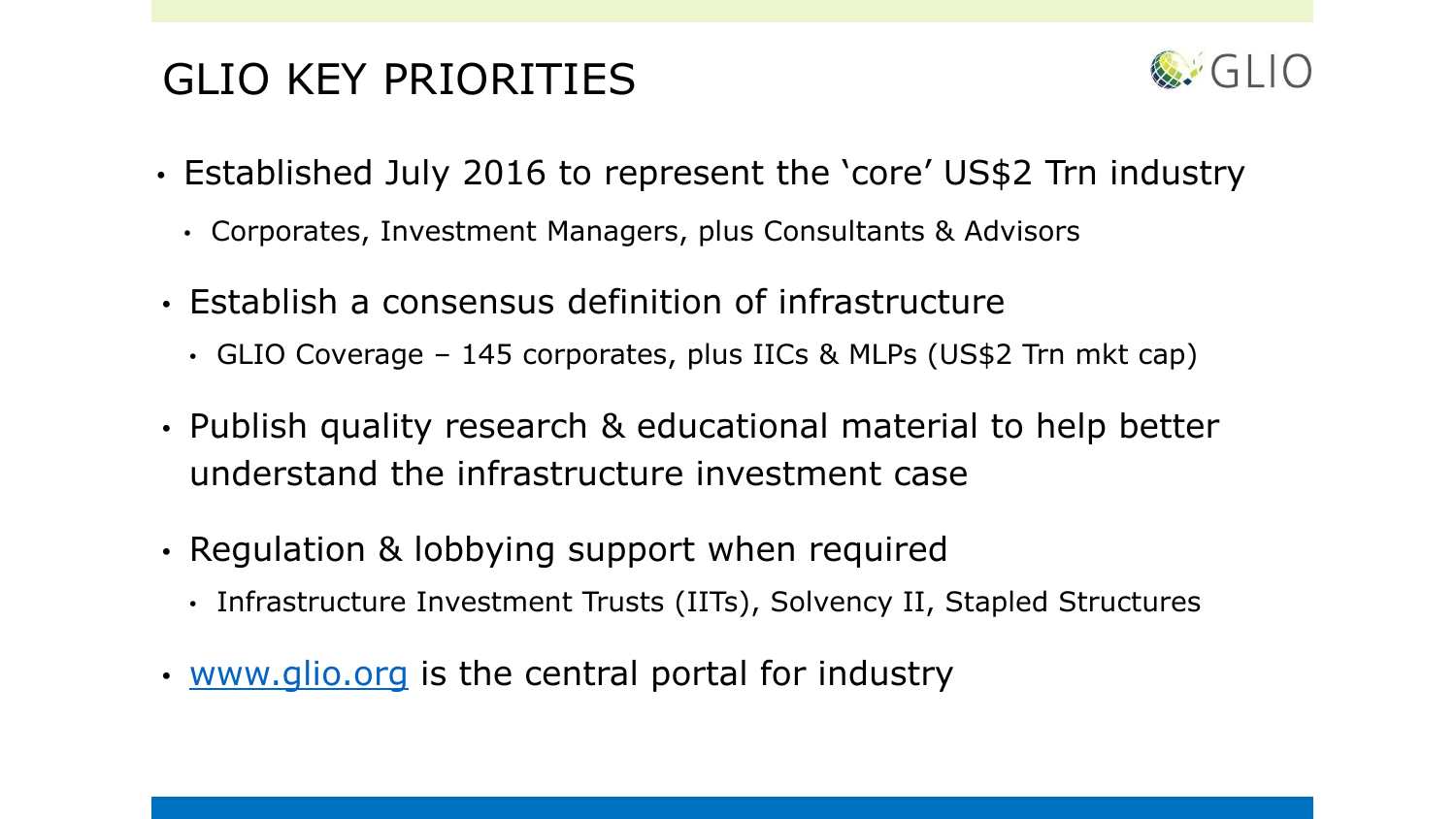



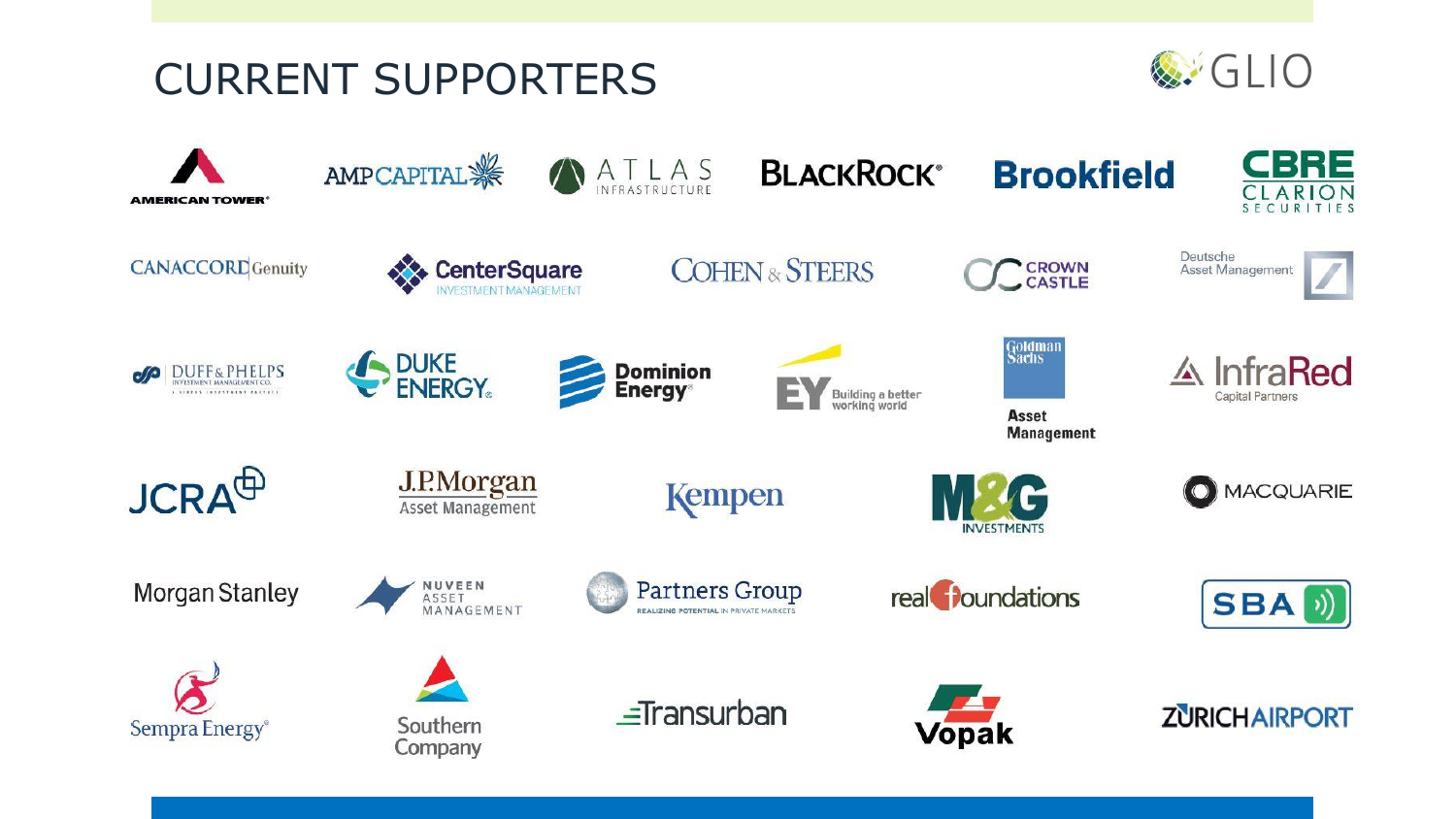#### 26.6

At June 30, 2017. Source: eVestment.

Source: Cohen & Steers, "Built to Last" Paper, Oct 2017 4





**Exhibit 2: Global Listed Infrastructure Assets Under Management Billions** 

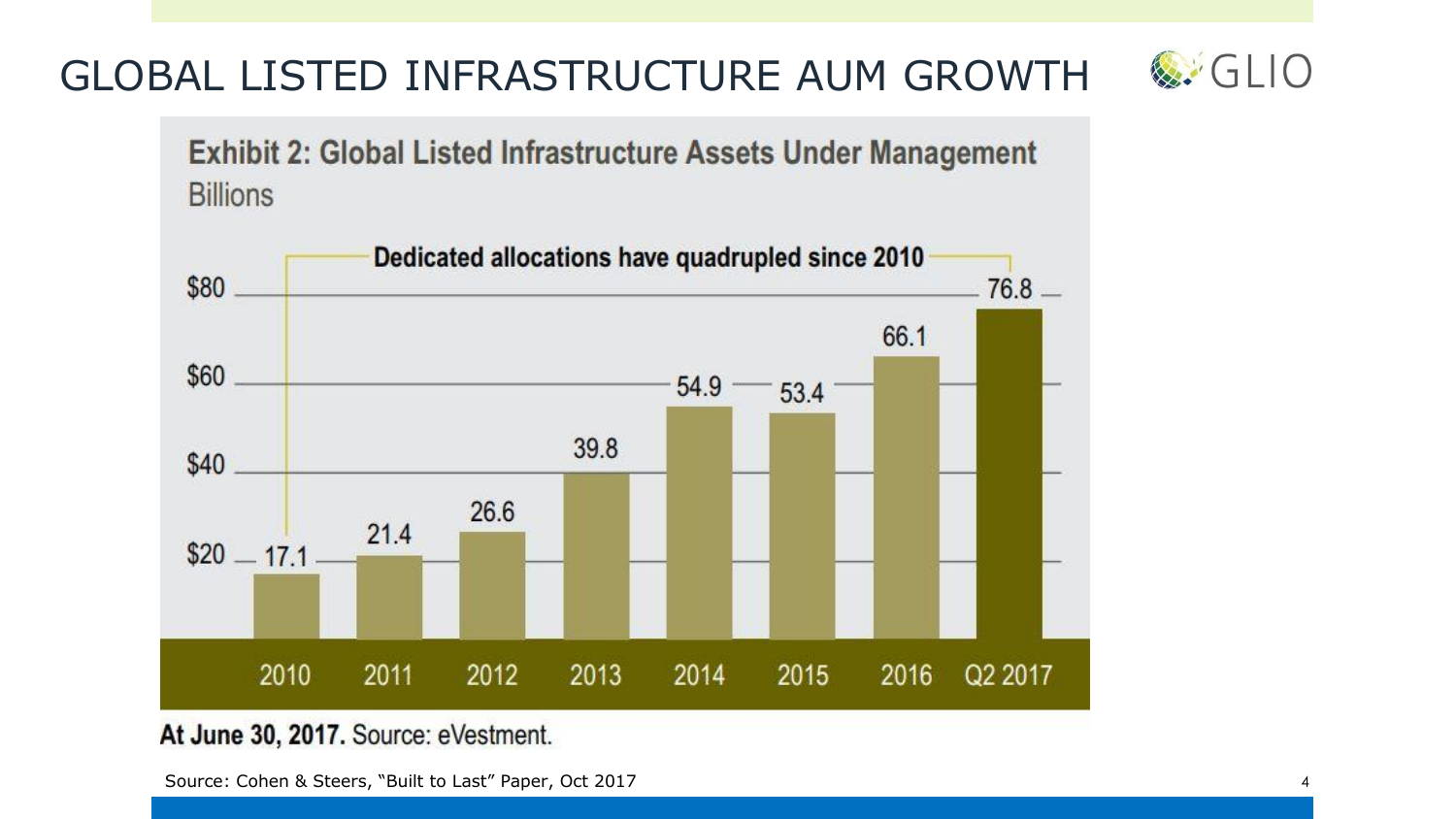# INFRASTRUCTURE V EQUITIES & BONDS (LAGGED)  $\&$  GLIO

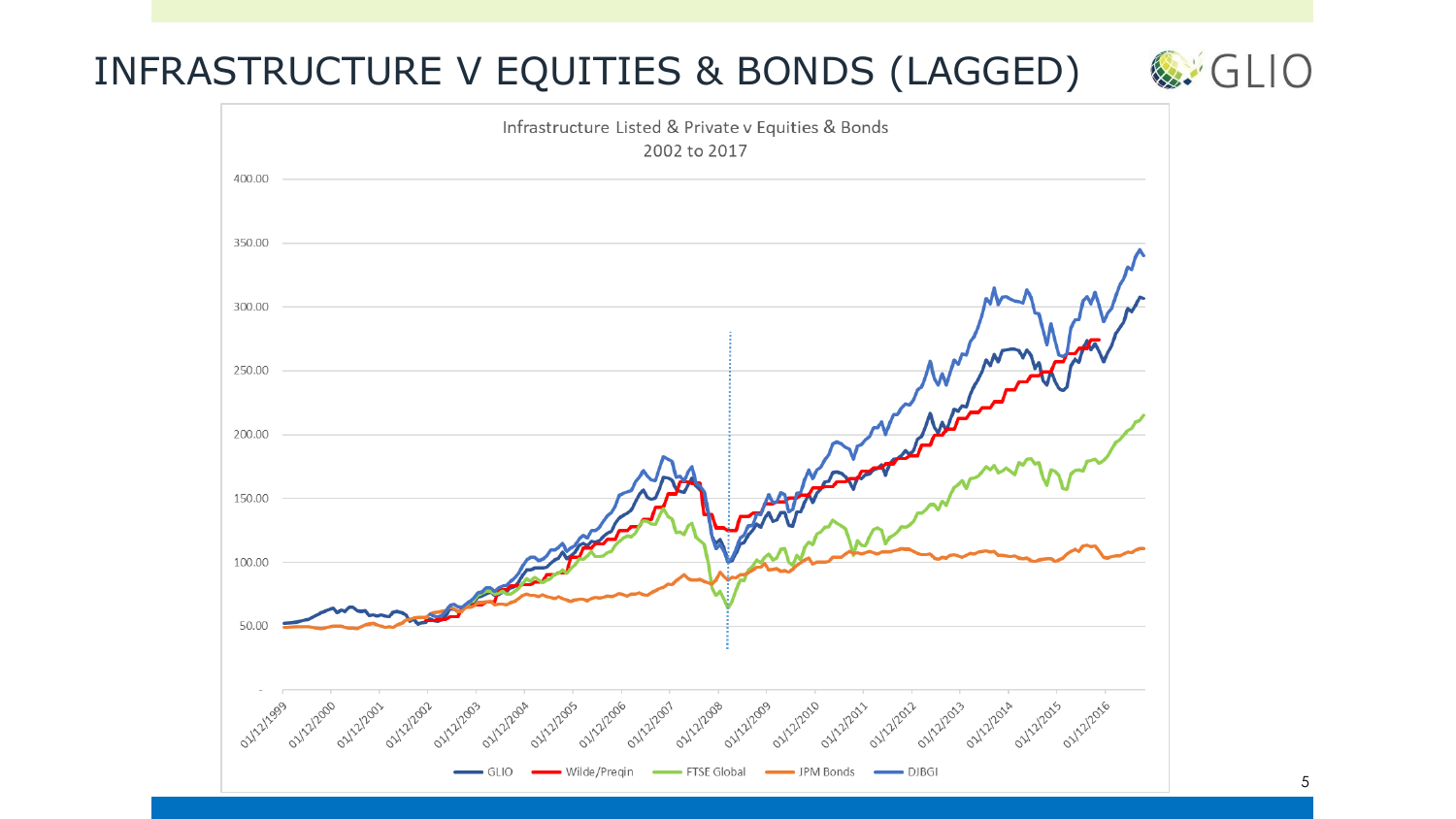## INFRASTRUCTURE V EQUITIES & BONDS HORIZONS & GLIO

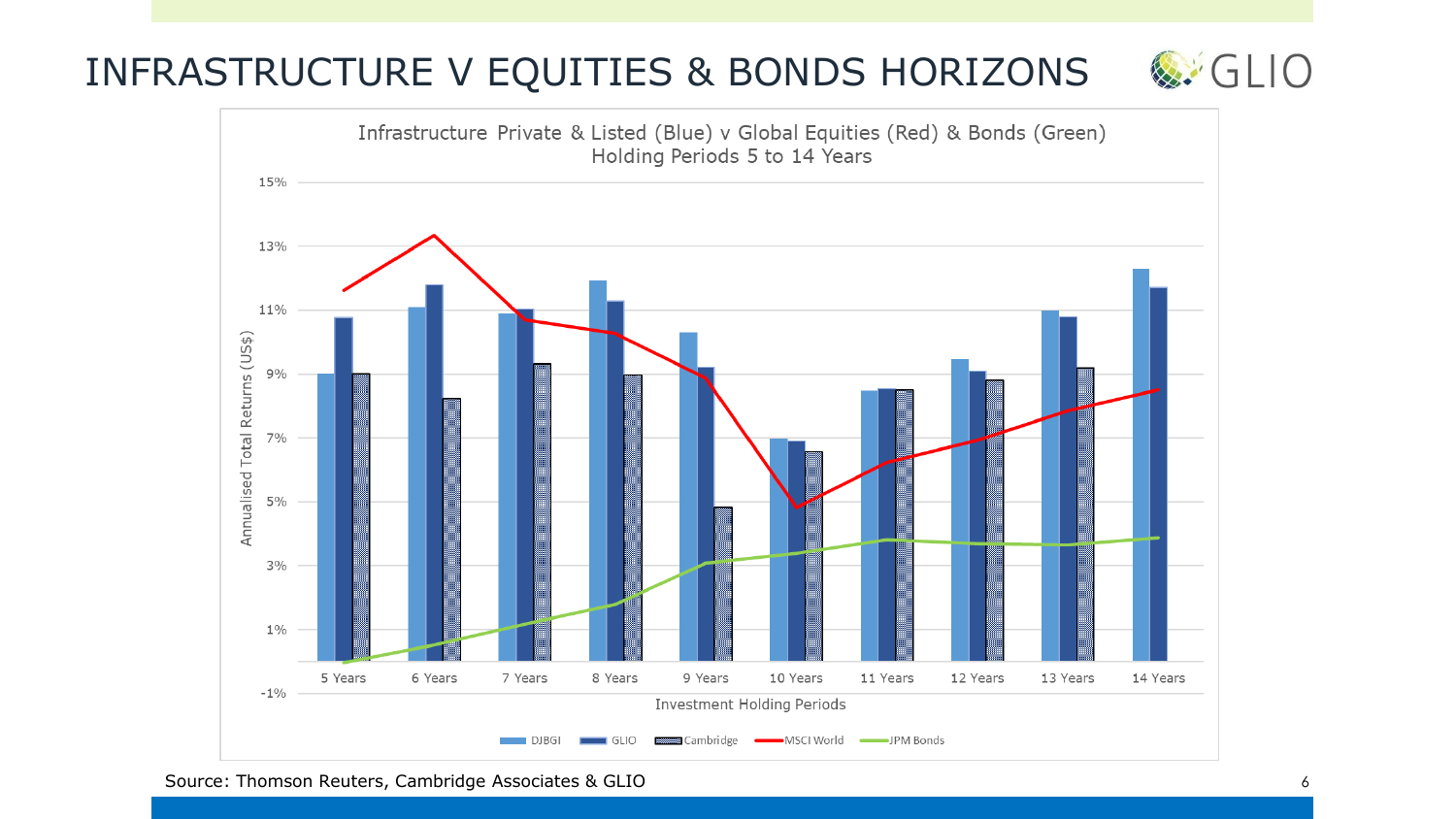# SESSION 1 – INFRASTRUCTURE VEHICLES



### Presentations by:

- Simon Wilde, Imperial College Business School
- Serkan Bahceci, JP Morgan
- David Bentley, ATLAS Infrastructure
- Harry Seekings, InfraRed Capital Partners
- Sarah Heald, Pennon Group

## Followed by:

• Discussion moderated by Dominic Nash, Macquarie Group